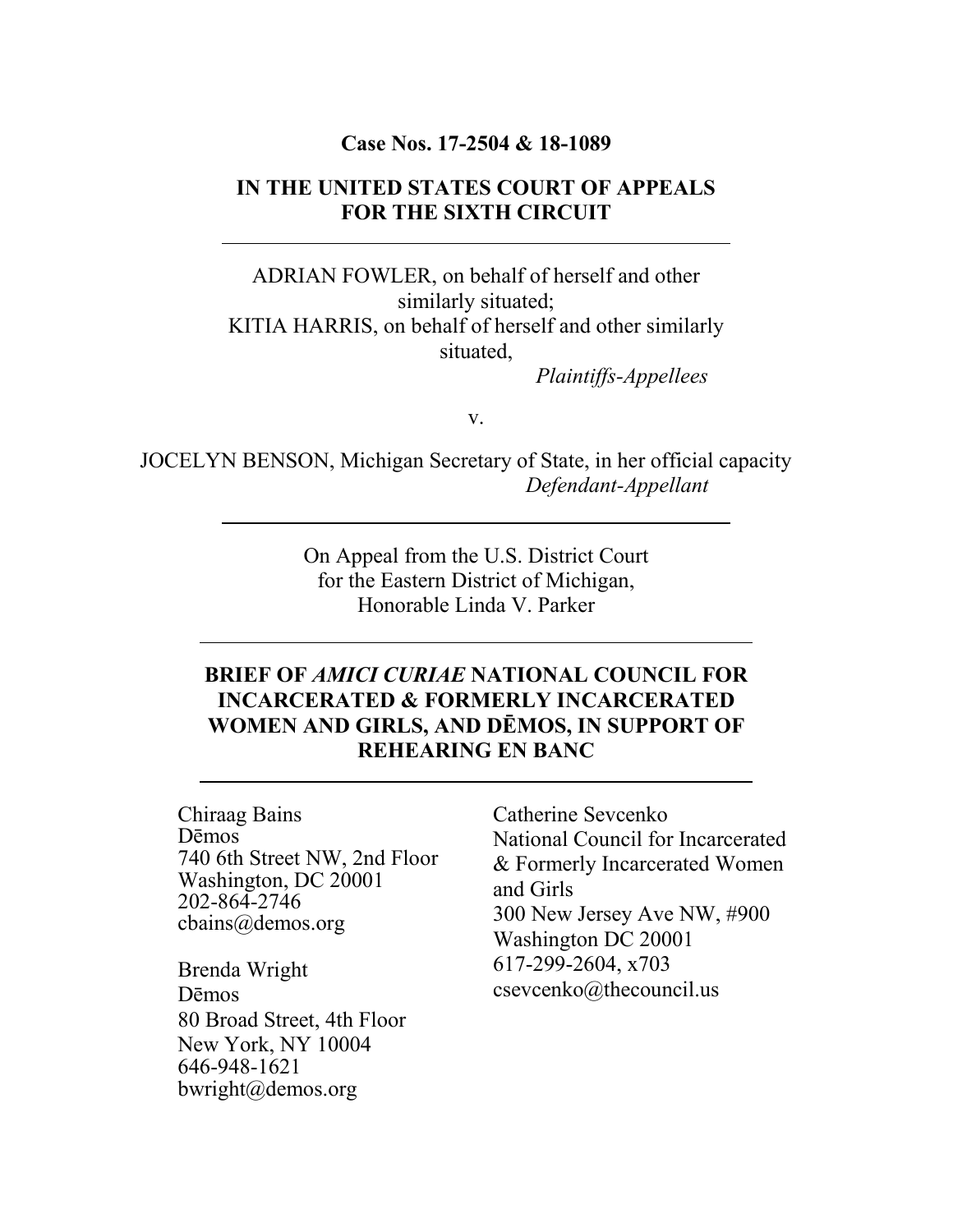## **DISCLOSURE STATEMENTS OF** *AMICI CURIAE* **NATIONAL COUNCIL FOR INCARCERATED AND FORMERLY INCARCERATED WOMEN AND GIRLS, AND DĒMOS**

Amici National Council and Dēmos hereby represent that none of the counsel involved in this litigation have authored this brief, in whole or in part. Furthermore, no party, party's counsel, or outside organization has funded the research, writing, preparation, or submission of this brief.

Amici further represent that the National Council and Dēmos are independent non-profit organizations that are not subsidiaries or affiliates of any publicly-owned corporation. Amici are not aware of any publicly-owned corporation that has a financial interest in the outcome of this litigation and have not cooperated with any such corporation.

*/s/ Chiraag Bains* Counsel for *Amicus Curiae* Dēmos

*/s/ Catherine Sevcenko* Counsel for *Amicus Curiae* National Council for Incarcerated and Formerly Incarcerated Women & Girls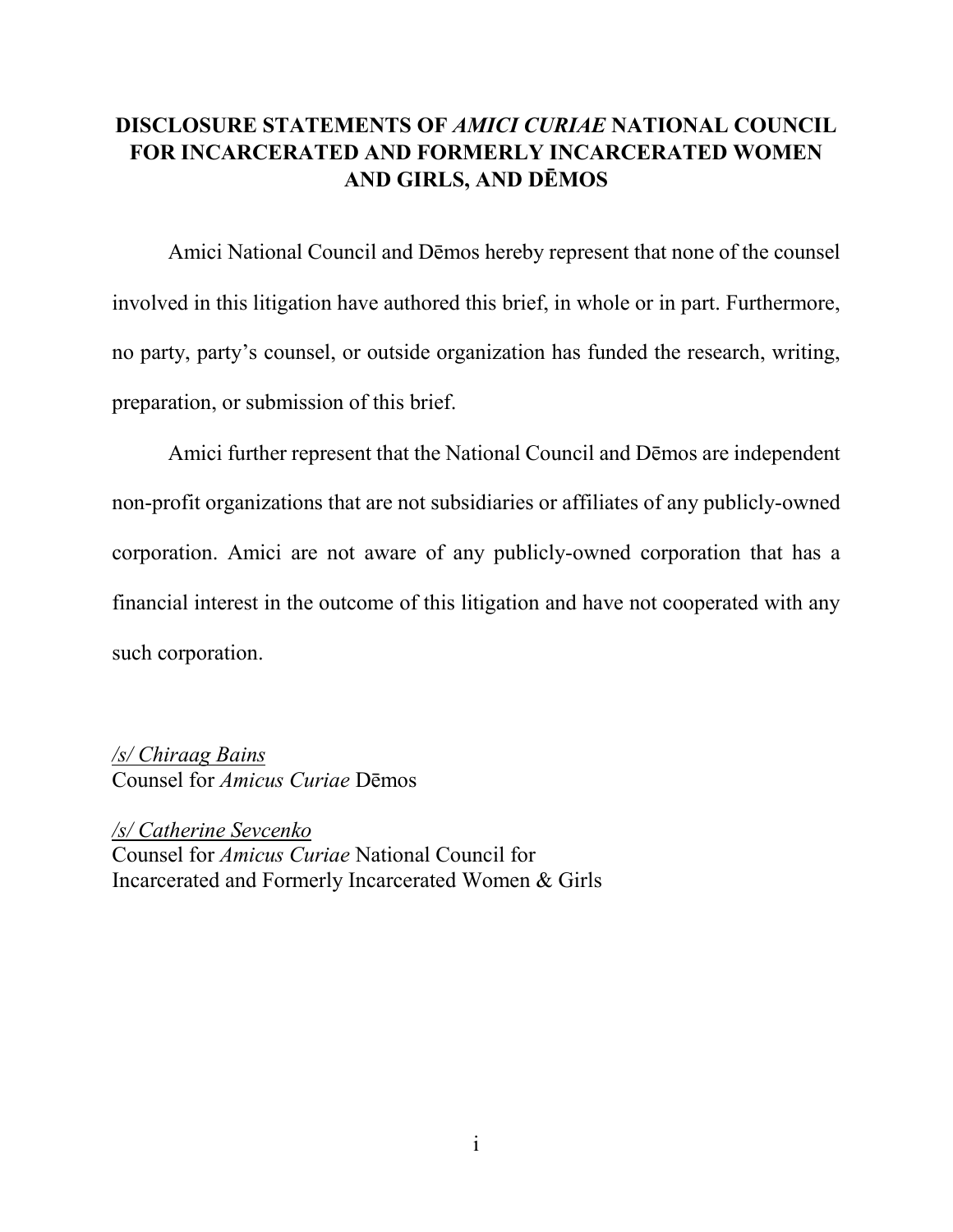# **TABLE OF CONTENTS**

| L. |                                                                                                                                                                                                                              |
|----|------------------------------------------------------------------------------------------------------------------------------------------------------------------------------------------------------------------------------|
| Н. |                                                                                                                                                                                                                              |
|    |                                                                                                                                                                                                                              |
|    |                                                                                                                                                                                                                              |
|    | A. The <i>Bearden/Griffin</i> Line of Cases Applies to Property Interests4                                                                                                                                                   |
|    | B. The Due Process and Equal Protection Guarantees of the Fourteenth<br>Amendment Prohibit Sanctioning People for their Inability to Pay Criminal<br>Justice Fines and Fees When Alternatives Are Available, as Shown in the |
|    | C. Michigan's Regime of Suspending Driver's Licenses Without Regard to<br>Ability to Pay Is Unconstitutional under the Bearden/Griffin Line of Cases.                                                                        |
| V. |                                                                                                                                                                                                                              |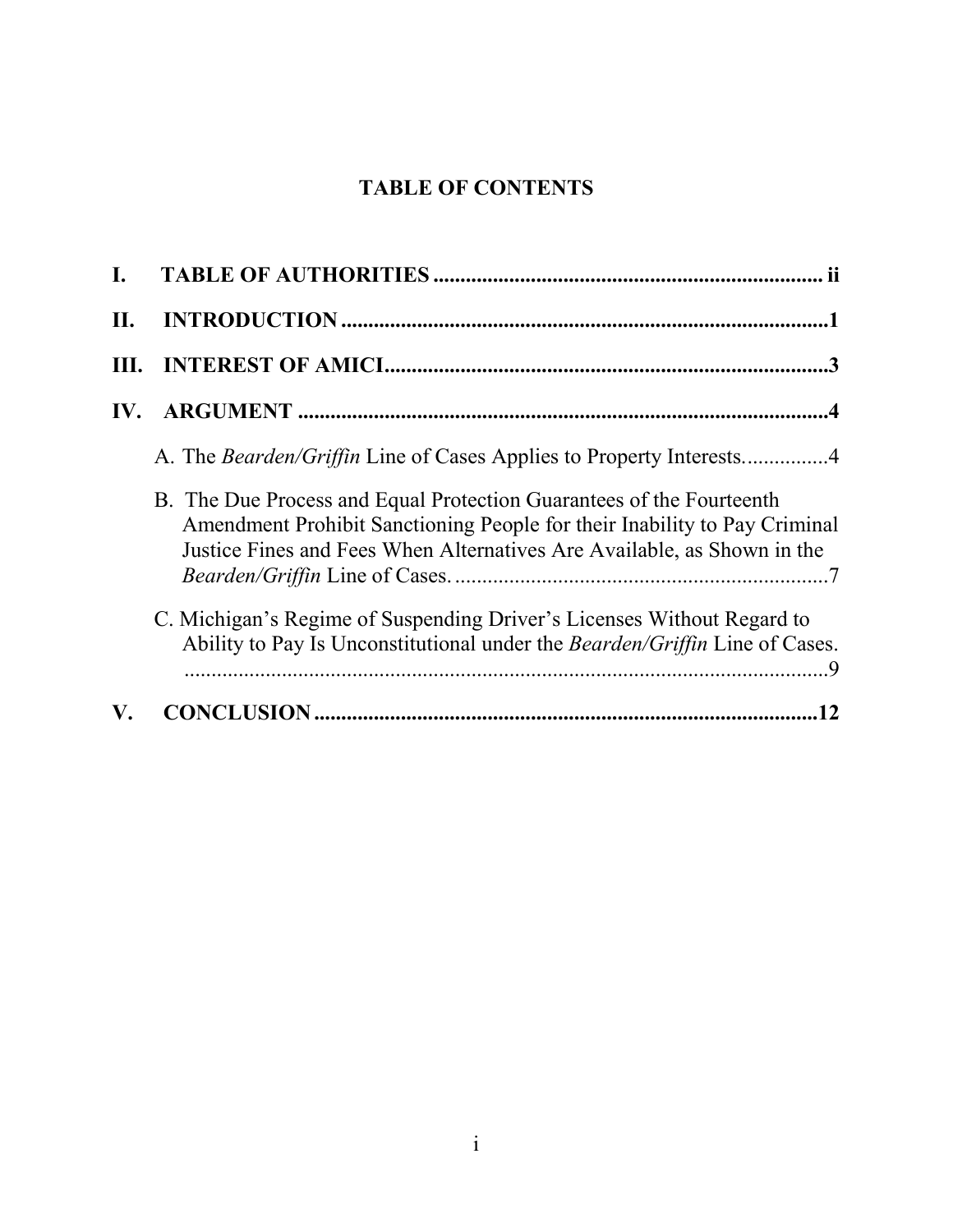# **I. TABLE OF AUTHORITIES**

# <span id="page-3-0"></span>**Cases**

| Markadonatos v. Vill. of Woodridge, 760 F.3d 545 (7th Cir. 2014) (en banc) 5 |
|------------------------------------------------------------------------------|
|                                                                              |
|                                                                              |
|                                                                              |

# **Statutes**

| <b>Other Authorities</b> |  |
|--------------------------|--|
|                          |  |
|                          |  |
|                          |  |
|                          |  |

|--|--|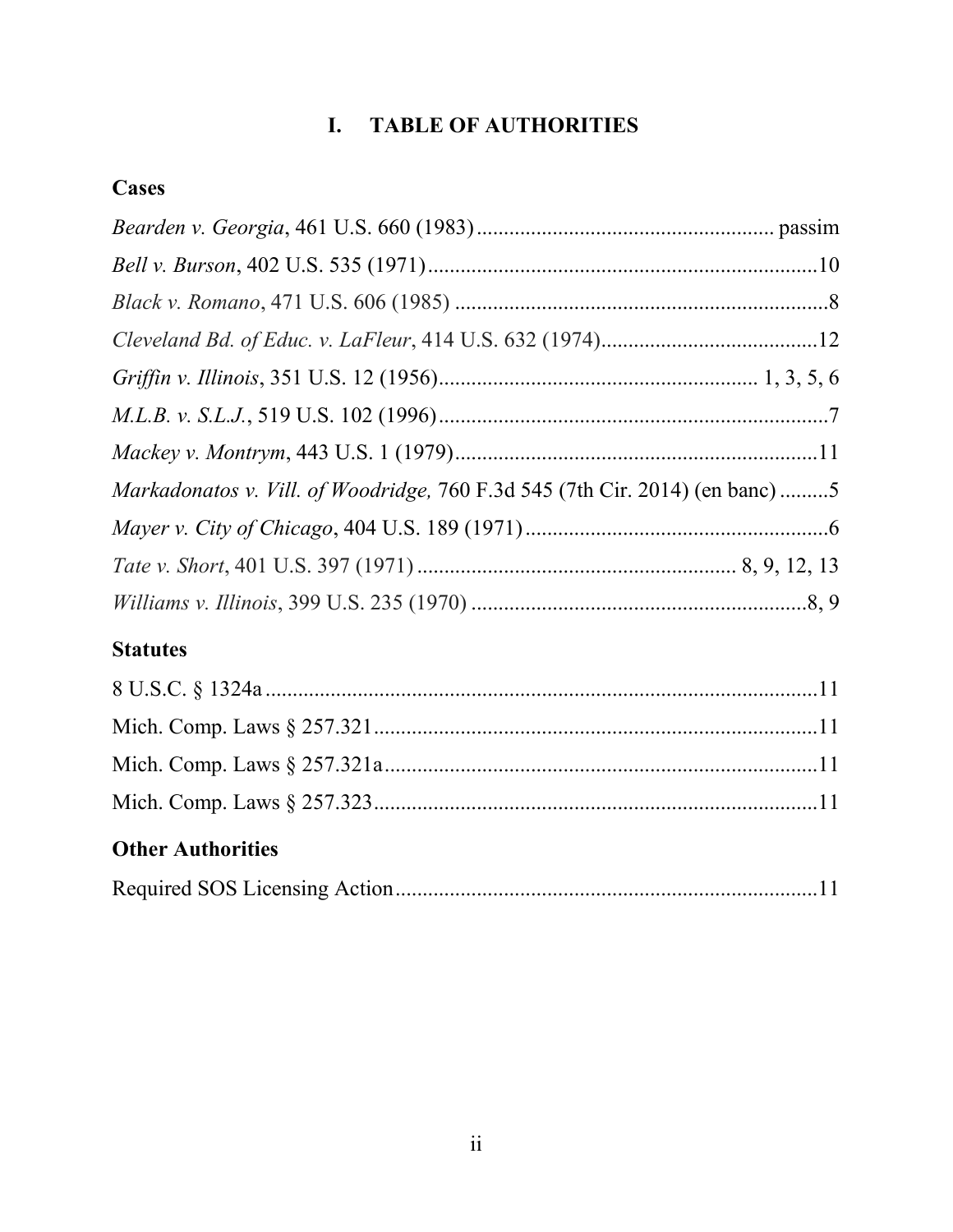#### **II. INTRODUCTION**

<span id="page-4-0"></span>The panel's majority opinion legitimates the punishment of poverty, contrary to the Supreme Court's *Bearden/Griffin* line of cases and the Fourteenth Amendment. *Bearden v. Georgia*, 461 U.S. 660 (1983); *Griffin v. Illinois*, 351 U.S. 12 (1956). More than half a million people return home from prison every year, many of whom discover that they cannot drive because they owe court debt. The story of P.W., a member of the National Council for Incarcerated and Formerly Incarcerated Women and Girls ("National Council"), shows how driver's license suspensions trap people in a cycle of poverty.<sup>[1](#page-4-1)</sup>

P.W. had no family support when she began ten years of probation after serving her prison sentence. Her driver's license was suspended the first time when she did not respond in a timely way to a summons for a speeding ticket she had received more than a decade earlier, before her incarceration. She was not caught while continuing to drive to her job from the remote area where she could afford to rent a room. She was therefore able to collect enough money to pay the fine.

P.W. was stopped five years later for a moving violation, which was eventually dismissed. Her license was suspended while the case was pending. When she honored the suspension and told her court-ordered therapist she would not be

<span id="page-4-1"></span><sup>1</sup> Interview with P.W. by Catherine Sevcenko, counsel for amicus National Council (notes available from amici should the Court wish to see them).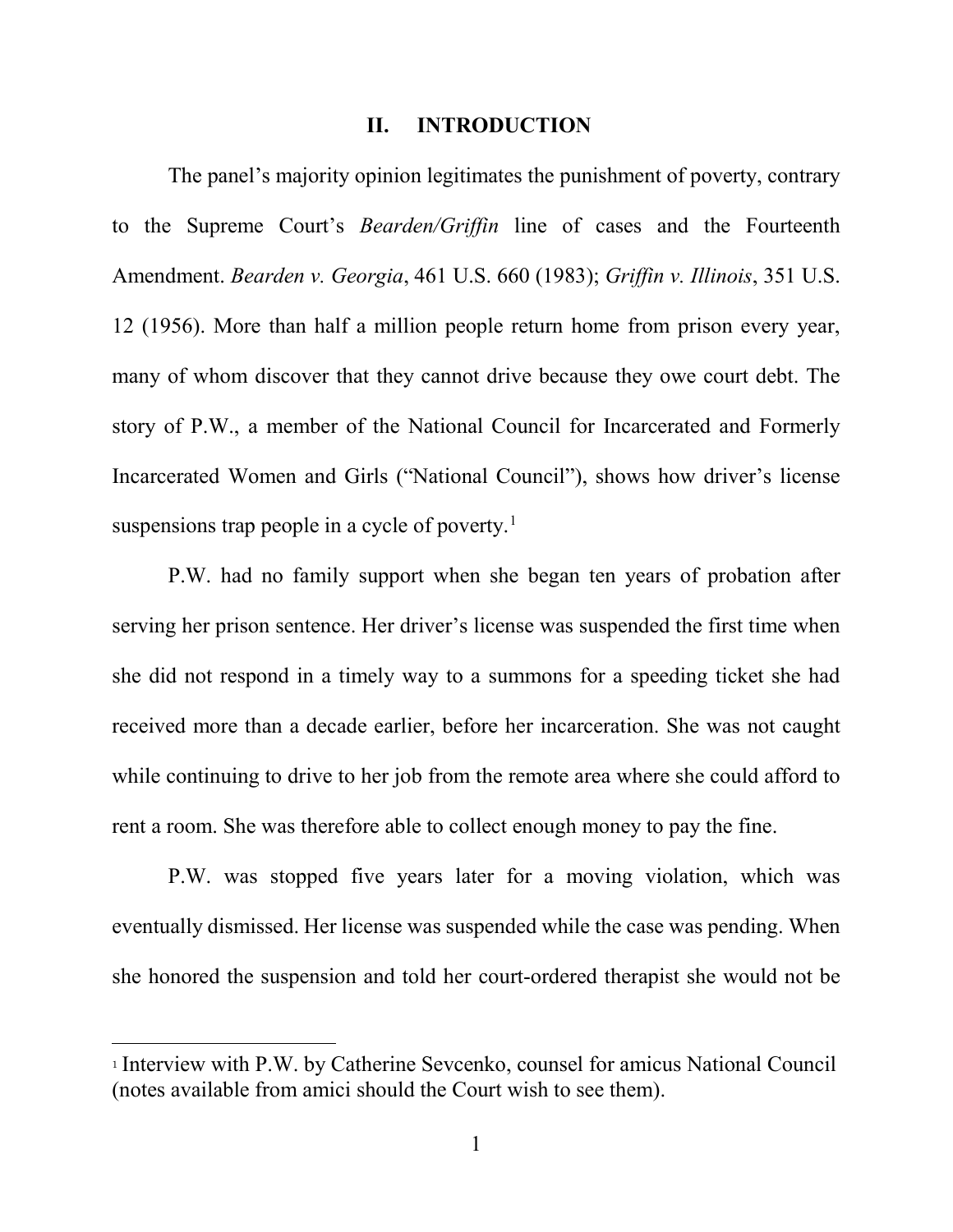able to get to her sessions, the therapist informed her probation officer. Federal Marshals arrested her at her workplace, where she was executive director of a social services agency. P.W. lost her job and was not able to work in a professional capacity for a decade. She had to declare bankruptcy and now will never be able to pay her court debt. Her two license suspensions forced her either to break the law or try to abide by the rules and still lose everything. Suspending the driver's license of someone who cannot pay a fine has devastating consequences; it prevents the state from receiving payment and can destroy the livelihood of the indigent driver.

Because of the importance of driver's licenses to formerly incarcerated people, amici write to clarify the *Bearden/Griffin* claim rejected by the panel majority. This claim is rooted in the Supreme Court's commitment to "equal justice for poor and rich" in the criminal system. *Griffin*, 351 U.S. at 16. It involves both due process and equal protection, which together flatly prohibit punishing a person who cannot pay a monetary sanction "solely because of his lack of financial resources," without considering alternative means of effecting the state's purposes. *Bearden*, 461 U.S. at 660, 669, 672. Despite binding Supreme Court precedent, the panel majority erroneously decided that this claim did not apply to deprivation of property interests and applied traditional equal protection analysis. ECF #39-2 in No. 17-2504 ("Panel Op.") at 13-15 & n.8. Properly understood, however, the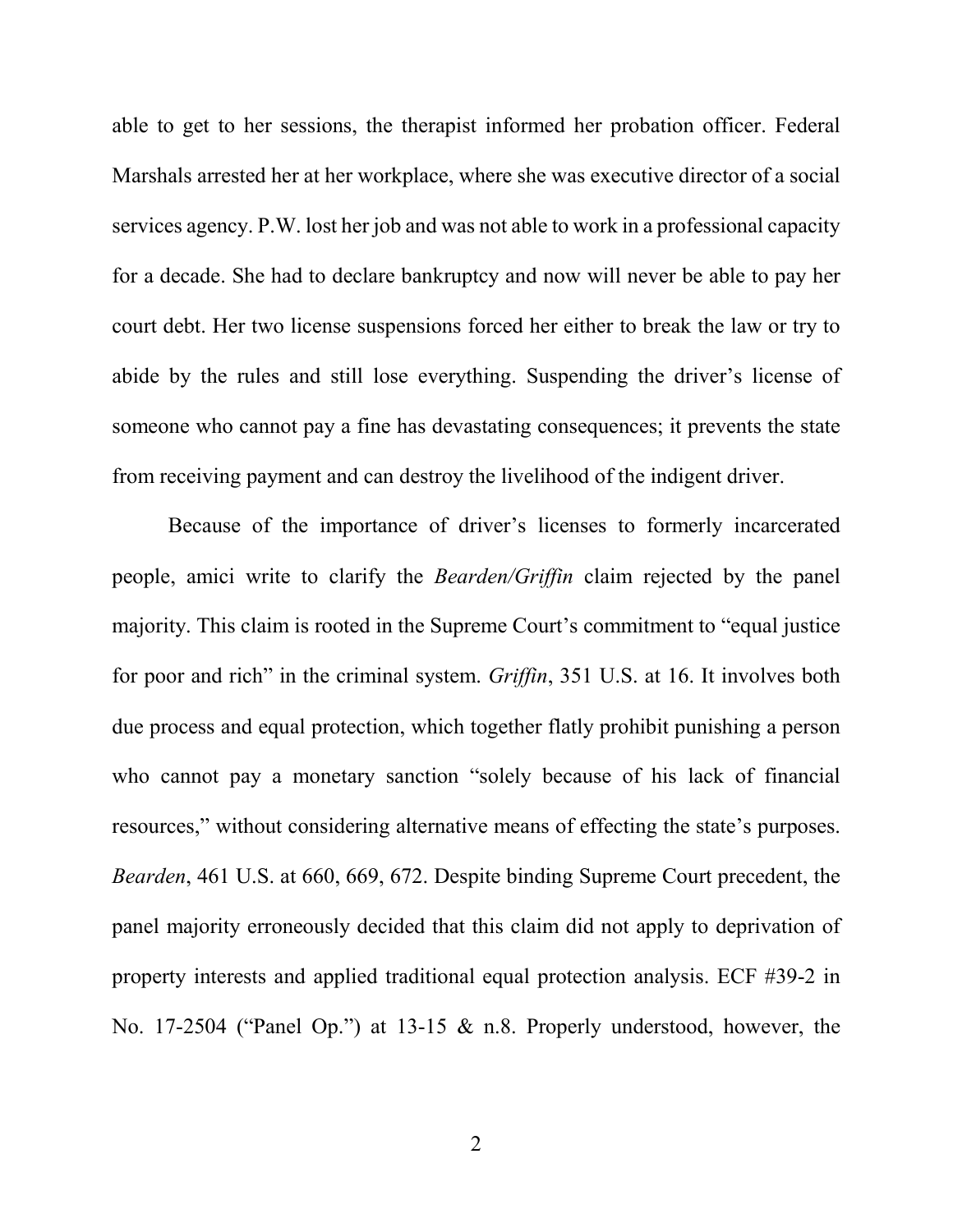*Bearden/Griffin* line of cases requires striking down Michigan's suspension of driver's licenses for those unable to pay their fines and fees.

#### **III. INTEREST OF AMICI**

<span id="page-6-0"></span>The National Council for Incarcerated and Formerly Incarcerated Women and Girls ("National Council") is the only national criminal justice reform organization that was founded, and is currently led, by formerly incarcerated women of color. Its 4,000 members include women currently serving time in federal and state prison as well as those who have already been released. Every day, members of the National Council work to bring their sisters home and support them upon release by assisting with housing, employment, overdue medical care, etc. The National Council membership knows how difficult it is to overcome the barriers to re-entry into society and works to ease that process. The panel majority's decision makes that work infinitely more difficult. Without mobility, formerly incarcerated people cannot take full advantage of their release from prison. Although they may no longer be behind actual bars, the loss of a driver's license limits their opportunity for employment, substance abuse treatment, medical care, education, and rebuilding family ties—creating invisible bars to becoming a contributing member of society. If the panel majority's decision is not reconsidered, the National Council's membership, as well as all people in the Sixth Circuit living in poverty who depend on the ability to drive, will be harmed.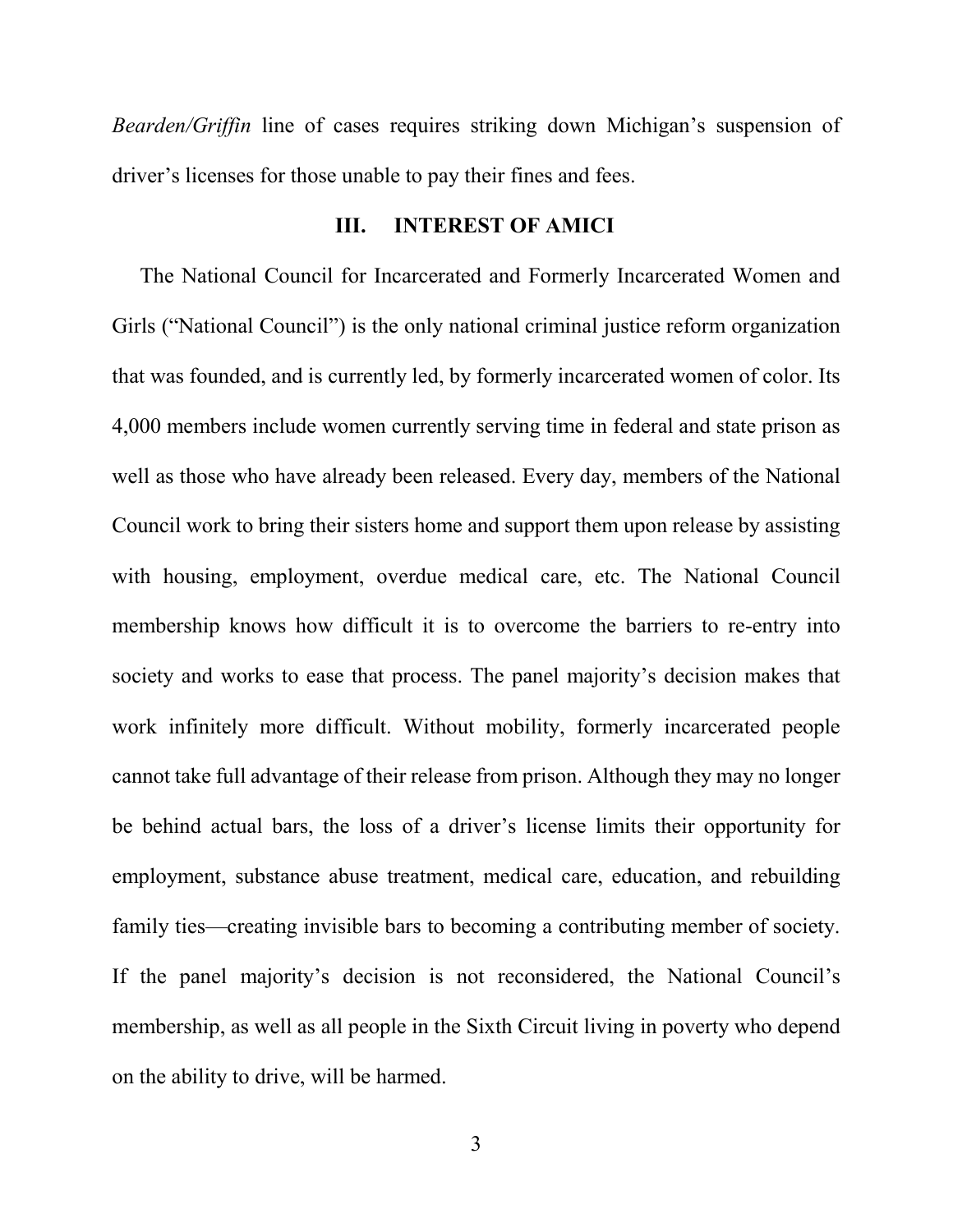Dēmos is a dynamic think-and-do tank that powers the movement for a just, inclusive, multiracial democracy. Founded in 2000, Dēmos deploys litigation, original research, advocacy, and strategic communications to advance economic justice and remove barriers to political participation. The organization's economic justice work focuses on research and policy solutions to overcome racial economic inequality. Dēmos' 2018 policy book, *Everyone's Economy: 25 Policies to Lift Up Working People*<sup>[2](#page-7-2)</sup> identifies the use of government sanctions against those unable to afford criminal justice fines and fees as a central cause of economic inequality. Dēmos thus has a substantial interest in the matters at issue in this case.

#### **IV. ARGUMENT**

### <span id="page-7-0"></span>**THE** *BEARDEN/GRIFFIN* **LINE OF CASES PROHIBITS ALL SANCTIONS, NOT JUST INCARCERATION, FOR INABILITY TO PAY CRIMINAL JUSTICE FINES AND FEES, WHEN ALTERNATIVES ARE AVAILABLE.**

#### **A. The** *Bearden/Griffin* **Line of Cases Applies to Property Interests.**

<span id="page-7-1"></span>The panel majority pushed aside Supreme Court precedent when it decided that only people facing incarceration are protected from being punished for their poverty. The panel majority incorrectly held that the *Bearden/Griffin* cases do not apply because they did not "concern[] a property interest." Panel Op. at 13. Relying solely on a single-judge concurrence in an out-of-circuit en banc opinion, the

<span id="page-7-2"></span><sup>2</sup> *See* [https://www.demos.org/research/everyones-economy-25-policies-lift](https://www.demos.org/research/everyones-economy-25-policies-lift-working-people)[working-people,](https://www.demos.org/research/everyones-economy-25-policies-lift-working-people) at 75-79 (policy to "De-criminalize Poverty").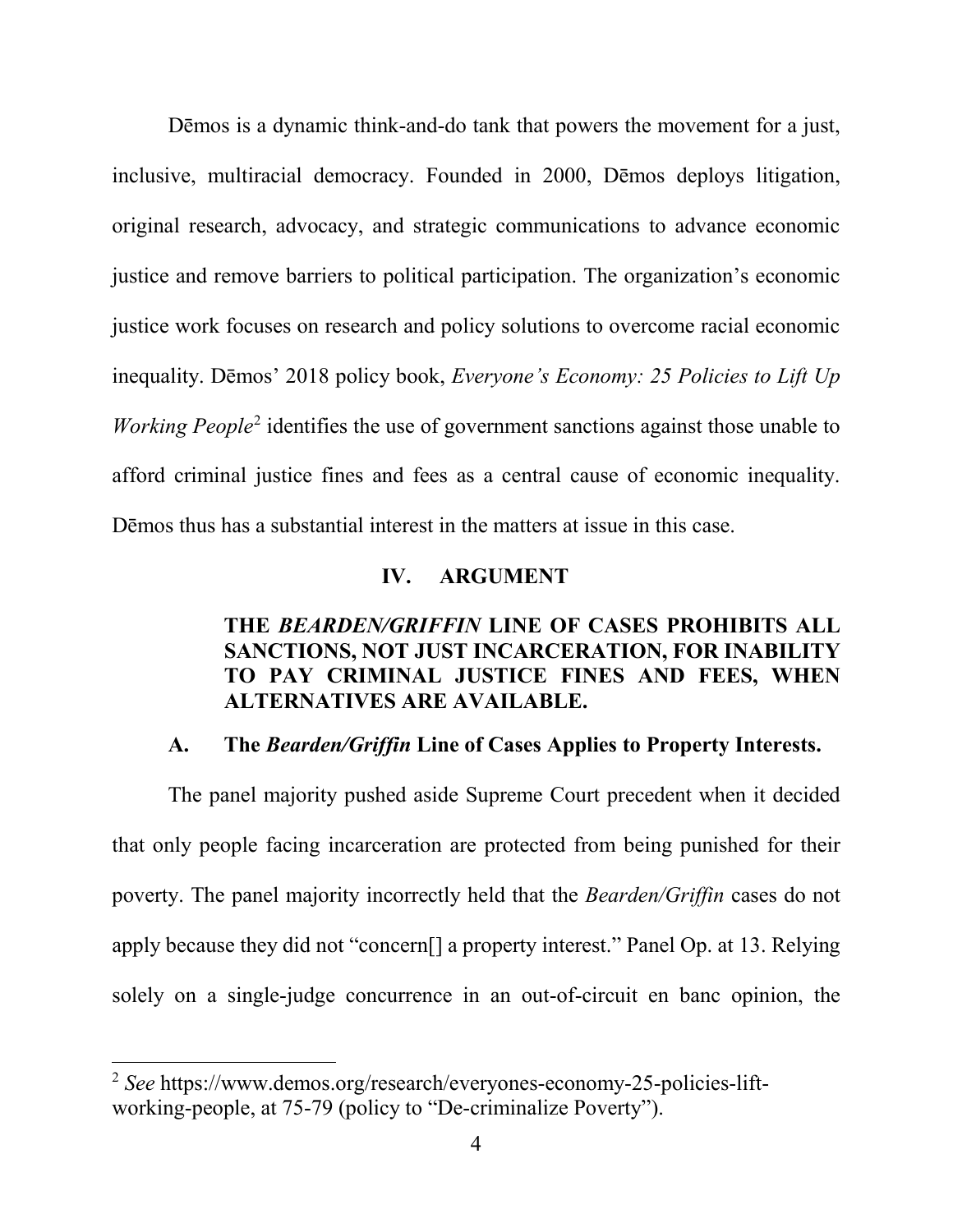majority read a previously unknown distinction between liberty and property interests into the Fourteenth Amendment, concluding that property interests "are not due the same degree of legal protection" as liberty interests. Panel Op. 13-14 (quoting *Markadonatos v. Vill. of Woodridge*, 760 F.3d 545, 554 (7th Cir. 2014) (en banc) (Easterbrook, J., concurring)). The majority then erroneously narrowed *Bearden*'s application to its facts, concluding that "*Bearden* . . . concerns what kind of process is due before a probationer is subject to confinement, not what kind of process is due before a driver's license is subject to suspension." Panel Op. 14-15.

Supreme Court precedent flatly contradicts the panel majority's libertyproperty distinction that led it to conclude that consideration of ability to pay and alternative sanctions was not required for driver's license suspensions. In *Griffin v. Illinois* itself, which held that denying indigent defendants a trial transcript for appeal violated the Fourteenth Amendment, the Court specifically named property interests as having constitutional protection in the same breath as liberty interests: "[T]o deny adequate review to the poor means that many of them may lose their life, liberty *or property* because of unjust convictions which appellate courts would set aside." 351 U.S. at 19 (emphasis added).

The Court spelled out the broad requirement for consideration of ability to pay again by applying the rule from *Griffin* to a conviction resulting only in fines. *Mayer v. City of Chicago*, 404 U.S. 189 (1971). The defendant in *Mayer* was an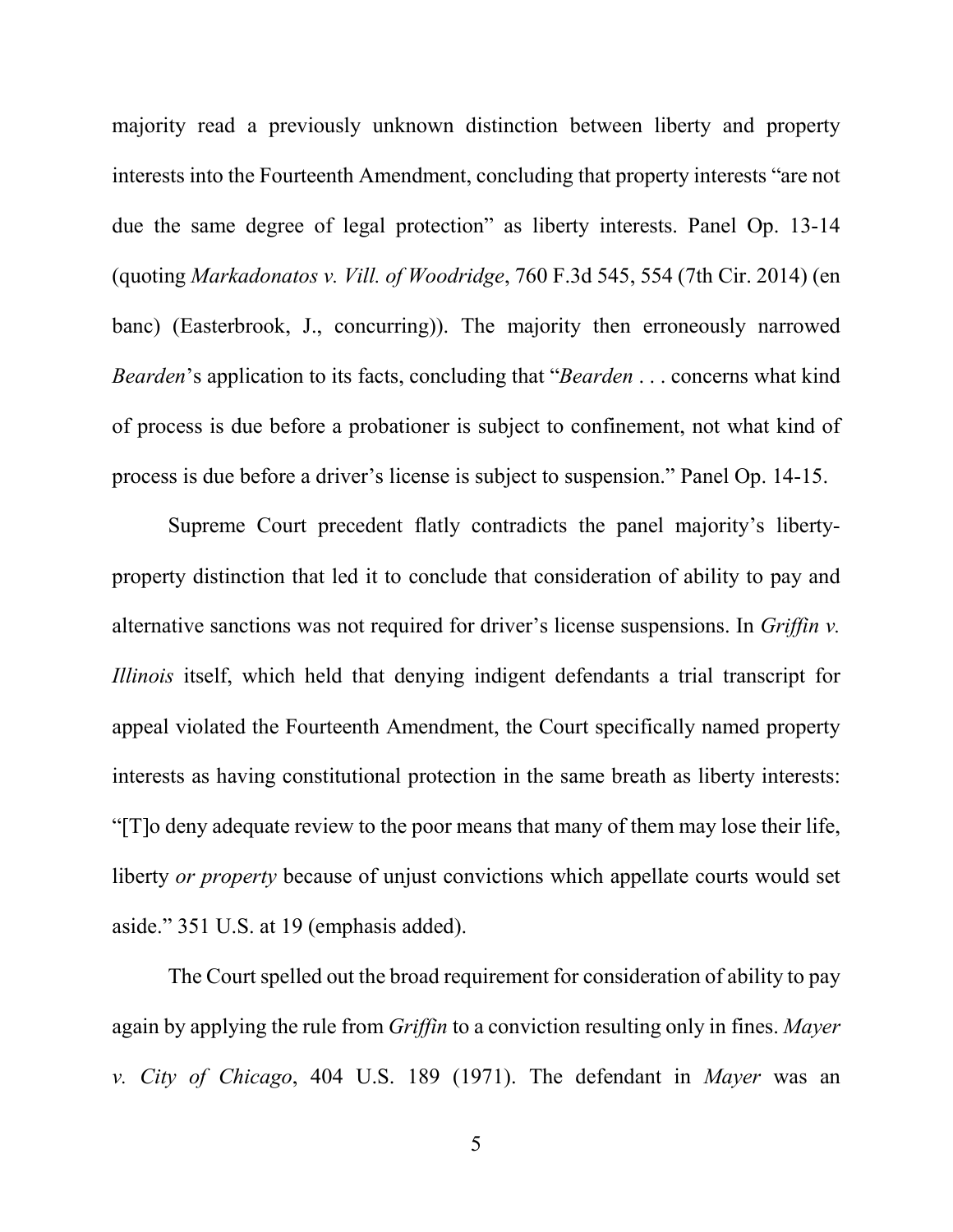"impecunious medical student" who could not afford the \$300 trial transcript required for an appeal. *Id.* at 197. The Court declined to limit *Griffin*'s reach to individuals facing confinement, reasoning that "[t]he invidiousness of the discrimination that exists when criminal procedures are made available only to those who can pay is not erased by any differences in the sentences that may be imposed." *Id.*

The panel majority tried to get around *Mayer,* despite its clear language and the Supreme Court's later explicit acknowledgment that in *Mayer* "[w]e declined to limit *Griffin* to cases in which the defendant faced incarceration." *M.L.B. v. S.L.J.*, 519 U.S. 102, 112 (1996). The majority distinguished *Mayer* as purportedly involving a liberty interest—"accessing an appeal to challenge a finding of his criminal liability"—an interpretation without authority and contrary to Supreme Court precedent. Panel Op. at 14. In *M.L.B.*, the Supreme Court applied *Griffin*'s concern for a defendant's ability to pay outside of the criminal context to require waiver of costs for an indigent mother's appeal of the termination of her parental rights. 519 U.S. at 125. The *M.L.B.* Court explained that sanctions that are "wholly contingent on one's ability to pay" are unconstitutional because they effectively penalize people for their indigence. *Id.* at 127.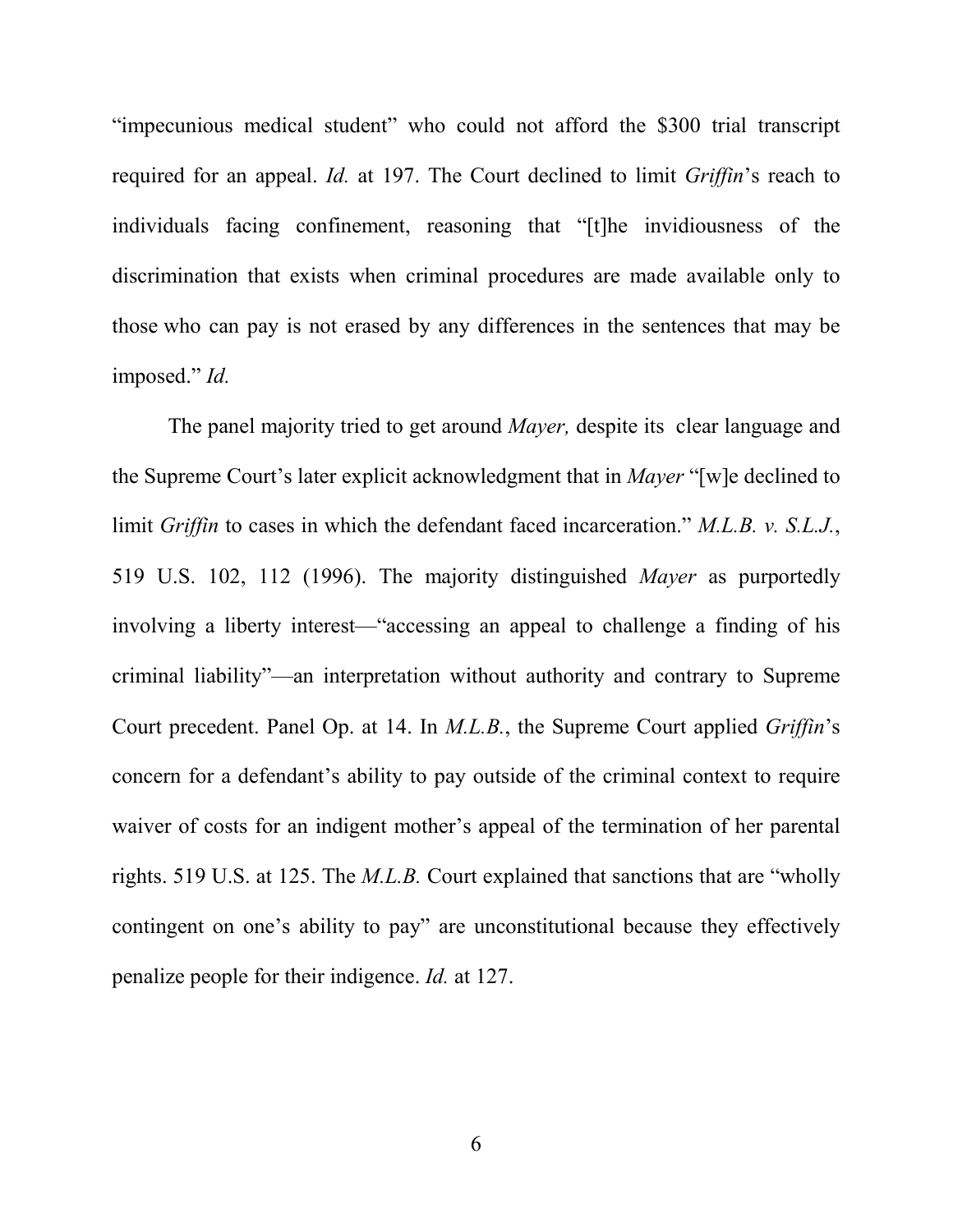## <span id="page-10-0"></span>**B. The Due Process and Equal Protection Guarantees of the Fourteenth Amendment Prohibit Sanctioning People for their Inability to Pay Criminal Justice Fines and Fees When Alternatives Are Available, as Shown in the** *Bearden/Griffin* **Line of Cases.**

Properly understood, the *Bearden/Griffin* line of cases stands for the proposition that the state may not subject people to penalties for their inability to pay economic sanctions when the state's interest in punishment can "be served fully by alternative means." *Bearden*, 461 U.S. at 671-72; *see also Black v. Romano*, 471 U.S. 606, 611 (1985) (noting that *Bearden* "recognized substantive limits" on penalizing a person for inability to pay outstanding monetary obligations).

The state may not ignore poverty, but instead it "must inquire into the reasons for the failure to pay." *Bearden*, 461 U.S. at 672-73. Imposing sanctions for nonpayment of fines and fees that a person cannot pay despite "bona fide efforts" is "fundamentally unfair" when alternatives are available. *Id.* at 668-69; *see also Williams v. Illinois*, 399 U.S. 235, 240-41 (1970) (extending imprisonment because a person cannot pay "a fine or court costs" works "an impermissible discrimination"); *Tate v. Short*, 401 U.S. 395, 398 (1971) (imprisoning an indigent person to sit out their court debt by receiving monetary credit for each extra day served because they are unable to pay "constitutes . . . unconstitutional discrimination"). It amounts to punishing people "solely by reason of their indigency." *Williams*, 399 U.S. at 242; *Tate*, 401 U.S. at 397-98.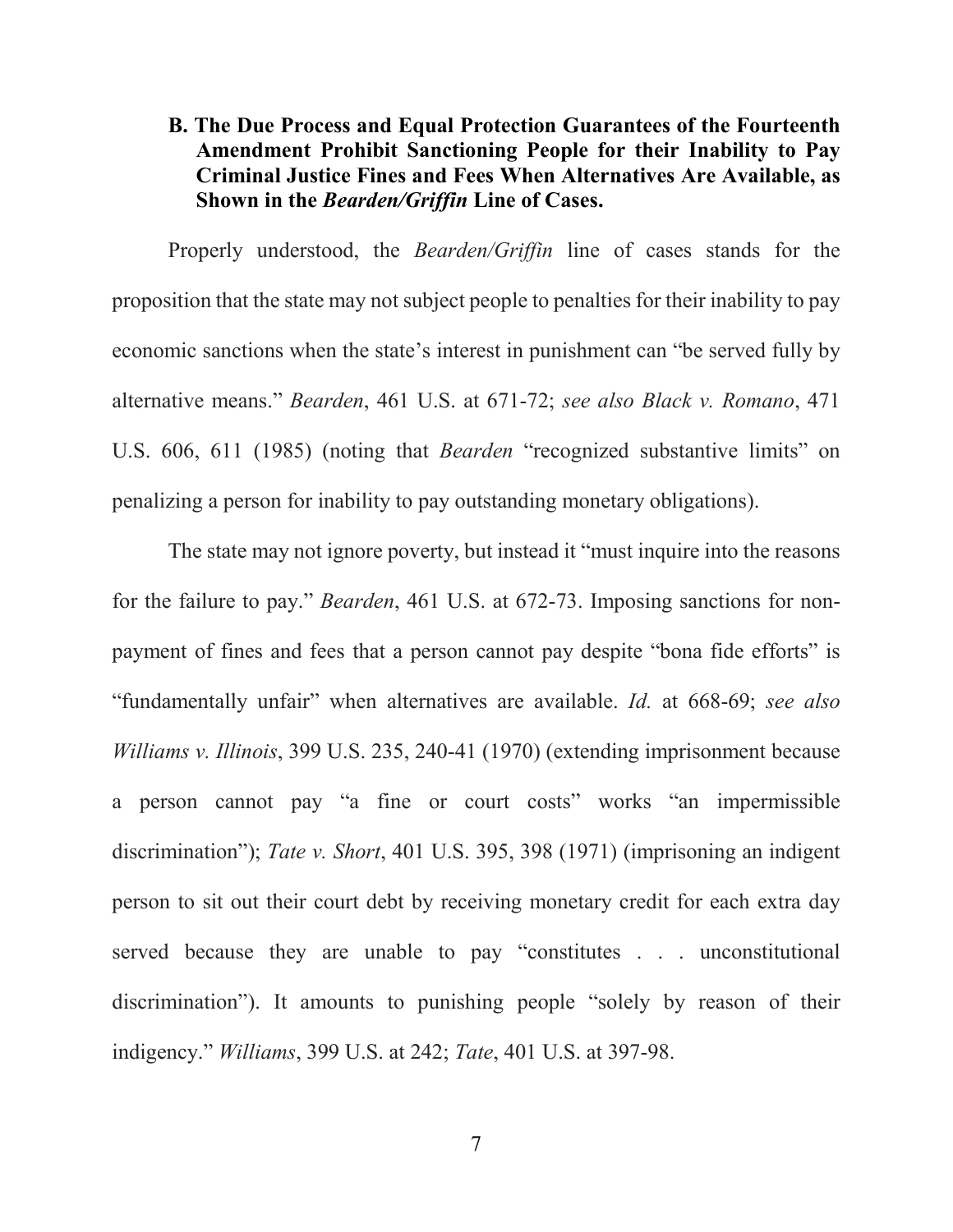Protection against punishment for being poor is a bedrock principle of fundamental fairness in which "[d]ue process and equal protection principles converge." *Bearden*, 461 U.S. at 665. *Bearden* deliberately avoided traditional equal protection analysis, declining to ask whether a fundamental right or suspect classification was at issue. It also did not use traditional tiers of scrutiny, rejecting "resort to easy slogans or pigeonhole analysis." *Id.* at 666; *see also id.* at 666 n.8 (explaining that "fitting the problem of this case into an equal protection framework is a task too Procrustean to be rationally accomplished") (internal quotation marks omitted).

Instead, the Court mandated a "careful inquiry into such factors as the nature of the individual interest affected, the extent to which it is affected, the rationality of the connection between legislative means and purpose, [and] the existence of alternative means for effectuating the purpose" to determine if imposing sanctions for nonpayment is constitutional. *Id.* at 666-67 (internal quotation marks omitted); *see also M.L.B.*, 519 U.S. at 120-21 ("[W]e inspect the character and intensity of the individual interest at stake, on the one hand, and the State's justification for its exaction, on the other"). For a person who reasonably tried to pay court debt yet failed "through no fault of his own," the Court concluded it was "fundamentally unfair to revoke probation" without considering alternate sanctions. *Bearden*, 461 U.S. at 668-69.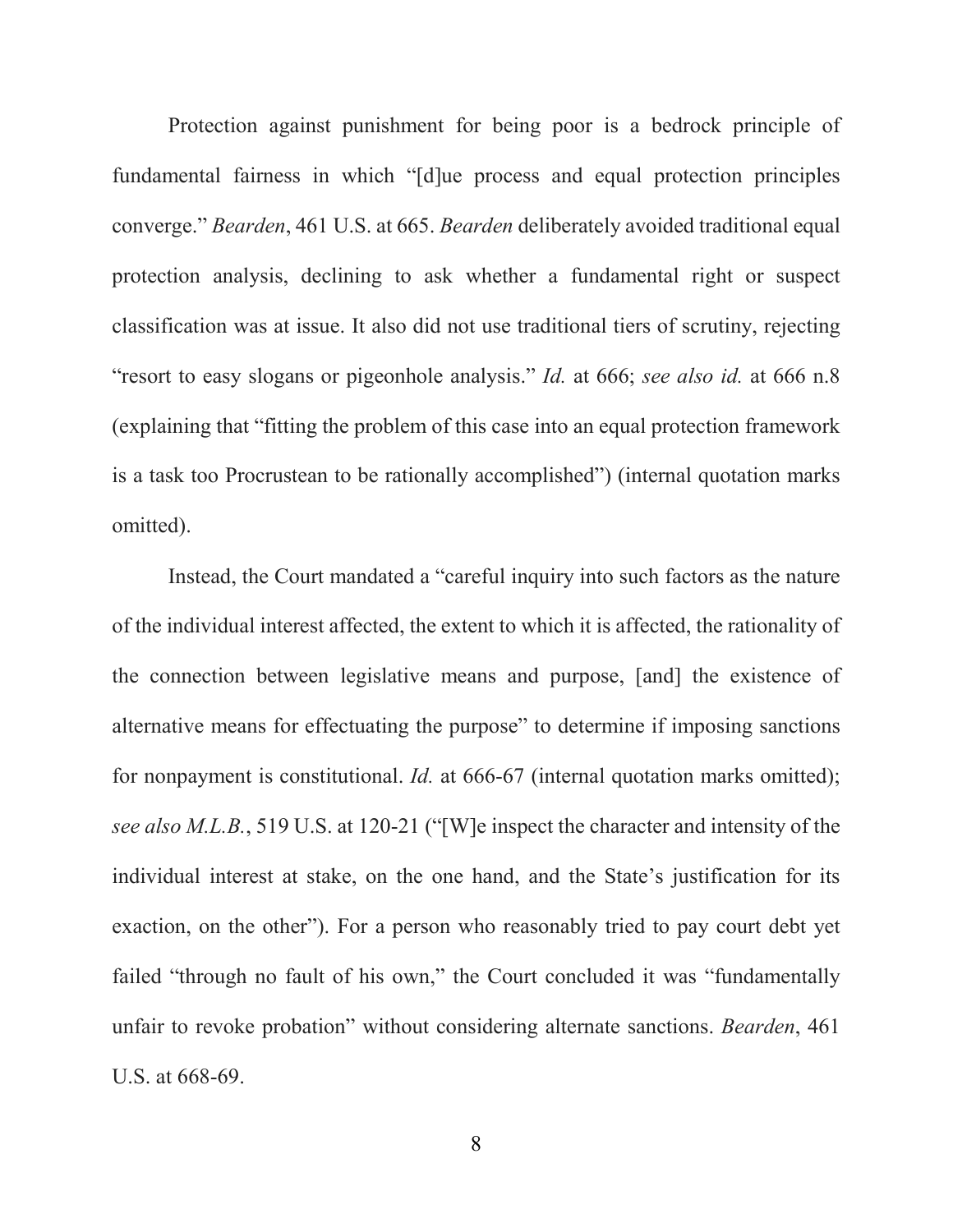The panel majority misunderstood this Supreme Court precedent and incorrectly held these cases inapplicable. Its decision should be reconsidered en banc.

### <span id="page-12-0"></span>**C. Michigan's Regime of Suspending Driver's Licenses Without Regard to Ability to Pay Is Unconstitutional under the** *Bearden/Griffin* **Line of Cases.**

Under the "careful inquiry" required by *Bearden*, Michigan's regime of suspending driver's licenses because of unpaid court debt—without inquiring into ability to pay and without considering alternatives—is unconstitutional.

Without a driver's license, one cannot function in modern society in many parts of the country. For people without access to reliable public transportation who depend on driving to maintain employment, a driver's license is "essential in the pursuit of a livelihood." *Bell v. Burson*, 402 U.S. 535, 539–42 (1971); *see also Mackey v. Montrym*, 443 U.S. 1, 11 (1979) (possessing a driver's license is a "substantial" interest). Employers are required to confirm citizenship by examining certain government-issued photo identification, including a driver's license, 8 U.S.C. § 1324a(b)(1)(A), (D)(i). But Michigan requires people to surrender suspended licenses. Mich. Comp. Laws § 257.321. Unlike suspensions of licenses for driving intoxicated, $3$  suspensions for non-payment of court debt stay in place

<span id="page-12-1"></span><sup>3</sup> *See Required SOS Licensing Action*,

https://www.michigan.gov/documents/REQUIRED\_SOS\_LICENSING\_ACTION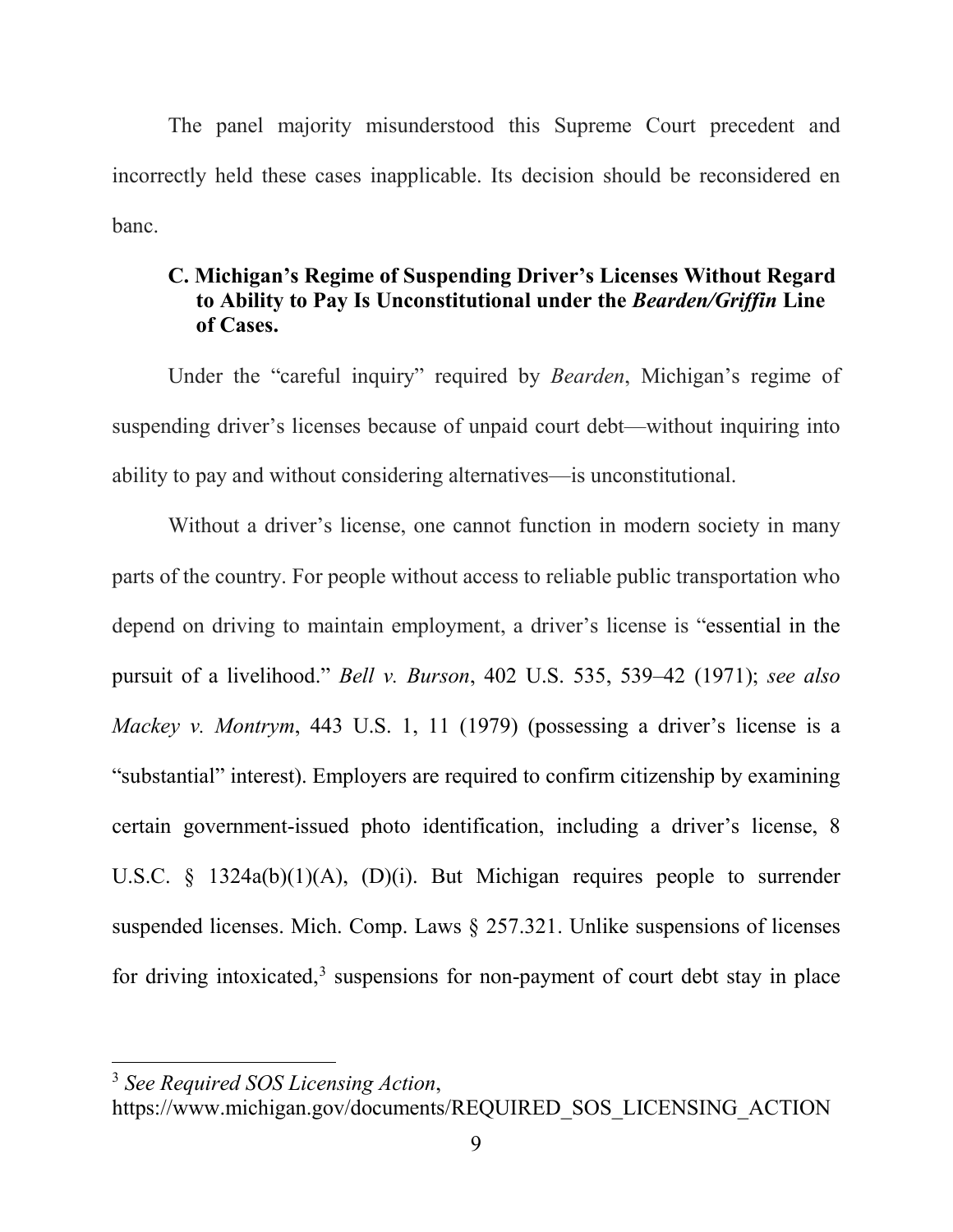until the debt is paid (potentially forever) and cannot be stayed by a court. Mich. Comp. Laws §§ 257.321a(3), 257.323.

Many Michiganders cannot afford to pay their court debt, yet the state continues to coerce them into payment by taking their driver's licenses. The "rationality of the connection between legislative means and purpose" is nonexistent. *Bearden*, 461 U.S. at 666-67. For individuals too poor to pay fines, suspension cannot induce payment. *See id.* at 670 ("Revoking the probation of someone who through no fault of his own is unable to make restitution will not make restitution suddenly forthcoming."); *Tate*, 401 U.S. at 399 (imprisonment for nonpayment of fines "is imposed to augment the State's revenues but obviously does not serve that purpose").

Indeed, suspending driver's licenses of indigent individuals is counterproductive, impeding their ability to work and earn the money to pay their debt. Many of them will continue to drive to stay employed, meaning Michigan's suspension policy has "the perverse effect of inducing the [person] to use illegal means" to survive. *Bearden*, 461 U.S. at 671. A policy that works against the state's goal is not rationally connected to that goal. *See Cleveland Bd. of Educ. v. LaFleur*, 414 U.S. 632, 653 (1974) (Powell, J., concurring in the result) (holding that

AUTHORITY 20405 7.pdf (listing offenses, length of suspension, and relevant statutory reference).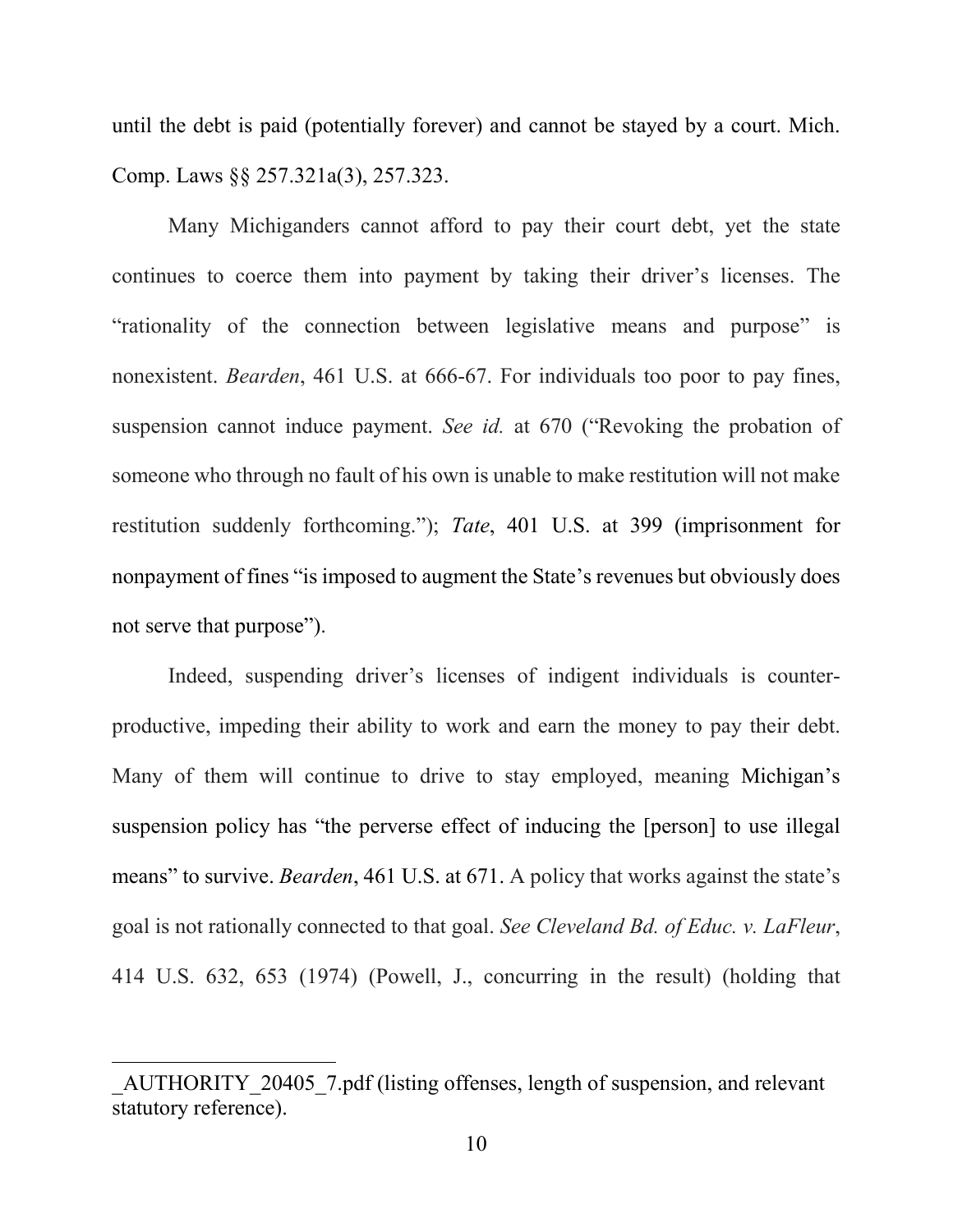regulations are not rational when they are "counterproductive" of the state's interests); *Tate*, 401 U.S. at 399 (observing that imprisoning an indigent person for nonpayment of a fine, "rather than aiding collection of the revenue, saddles the State with the cost of feeding and housing him for the period of his imprisonment").

Finally, Michigan has many potential alternatives to further its interest in collecting court debt, without simultaneously making it virtually impossible for the debtor to pay the outstanding debt. Other jurisdictions provide payment plans tied to the debtor's actual income or convert debt to community service.<sup>4</sup> *Bearden*, 461 U.S. at 672 (discussing extending the deadline for payment, reduction in the fine, and community service as alternatives); *Tate*, 401 U.S. at 400 n.5 (discussing installment plans). If an individual refuses to comply with the tailored sanction, that could be considered willful under *Bearden*, permitting the state to lawfully suspend the person's license.

Michigan's scheme works a total deprivation of indigent persons' substantial interest in the ability to drive legally. Driver's license suspension for these individuals undermines rather than serves the state's goals, and alternative means of enforcement are readily available. Accordingly, this scheme violates the Fourteenth

<span id="page-14-0"></span><sup>&</sup>lt;sup>4</sup> Letter dated May 27, 2019, from community activist Betty Washington to Catherine Sevcenko, describing the arrangements she has negotiated with local court systems to hold debtors accountable while imposing realistic payment expectations (available from amici should the Court wish to see it).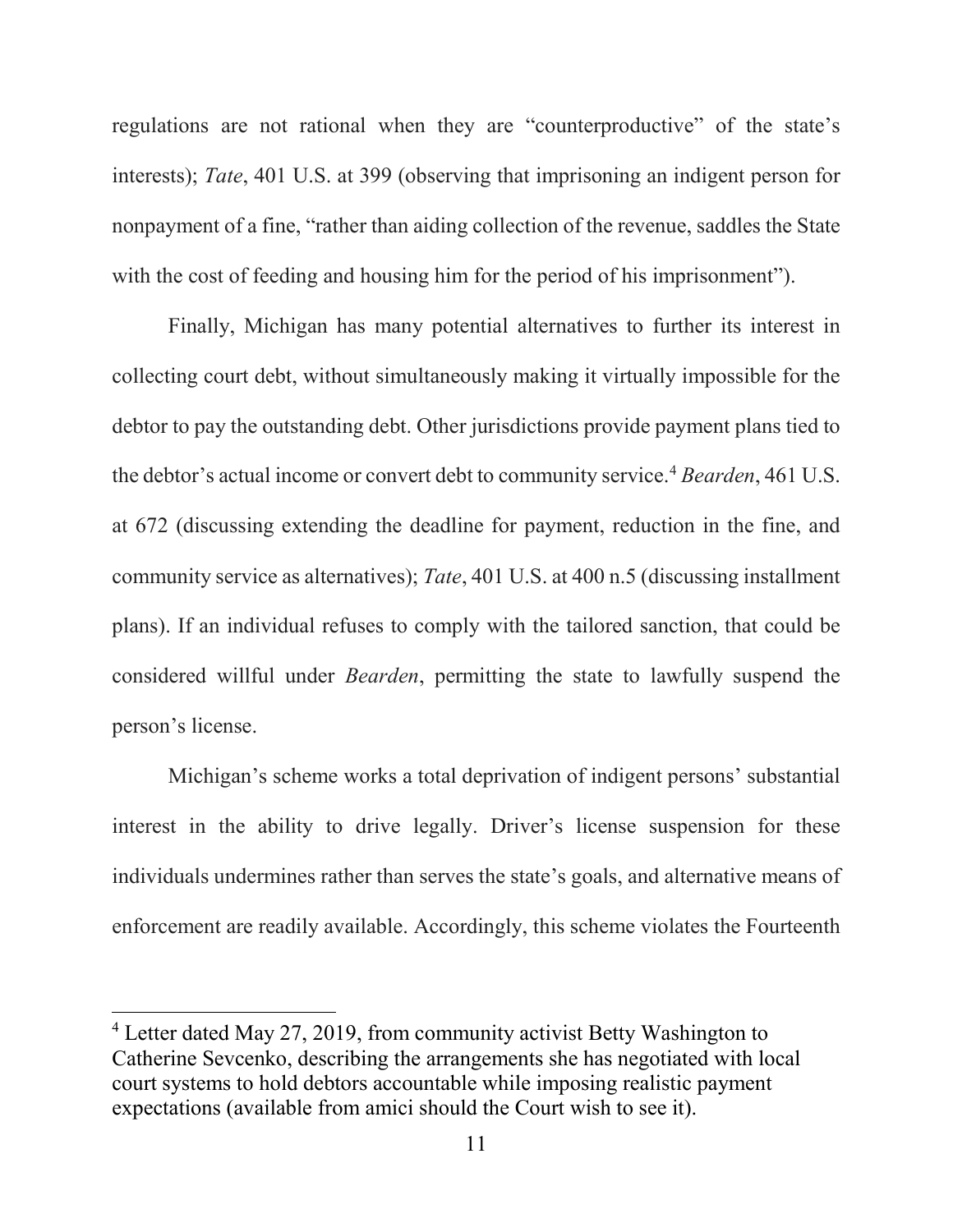Amendment's due process and equal protection guarantees under the inquiry required by *Bearden*.

## **V. CONCLUSION**

<span id="page-15-0"></span>For the foregoing reasons, the Court should grant rehearing en banc to decide the important issues in this case.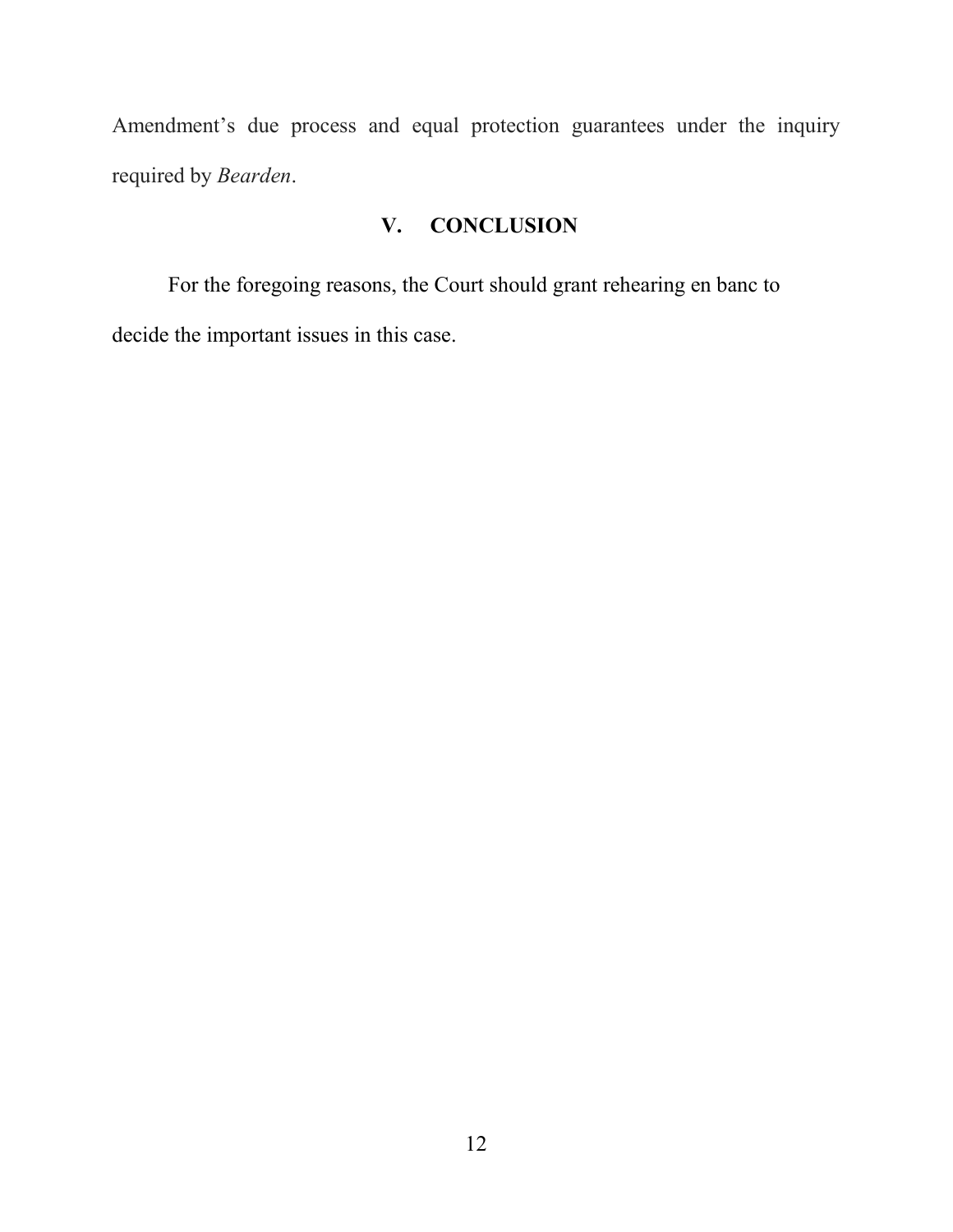### Respectfully submitted,

Dated: May 29, 2019

*/s/ Chiraag Bains* 

### */s/ Catherine Sevcenko*

Chiraag Bains\* Dēmos 740 6th Street NW, 2nd Floor Washington, DC 20001 202-864-2746 cbains@demos.org

Brenda Wright Dēmos 80 Broad St, 4th Fl. New York, NY 10004 646-948-1621 bwright@demos.org

Catherine Sevcenko National Council for Incarcerated & Formerly Incarcerated Women and Girls 300 New Jersey Ave NW, #900 Washington DC 20001 617-299-2604, x703 csevcenko@thecouncil.us

*Counsel for Amici* 

\_\_\_\_\_\_\_\_\_\_\_\_\_\_\_\_\_\_\_\_\_\_

<sup>\*</sup> Not admitted in the District of Columbia; practice limited pursuant to D.C. App. R. 49(c)(3).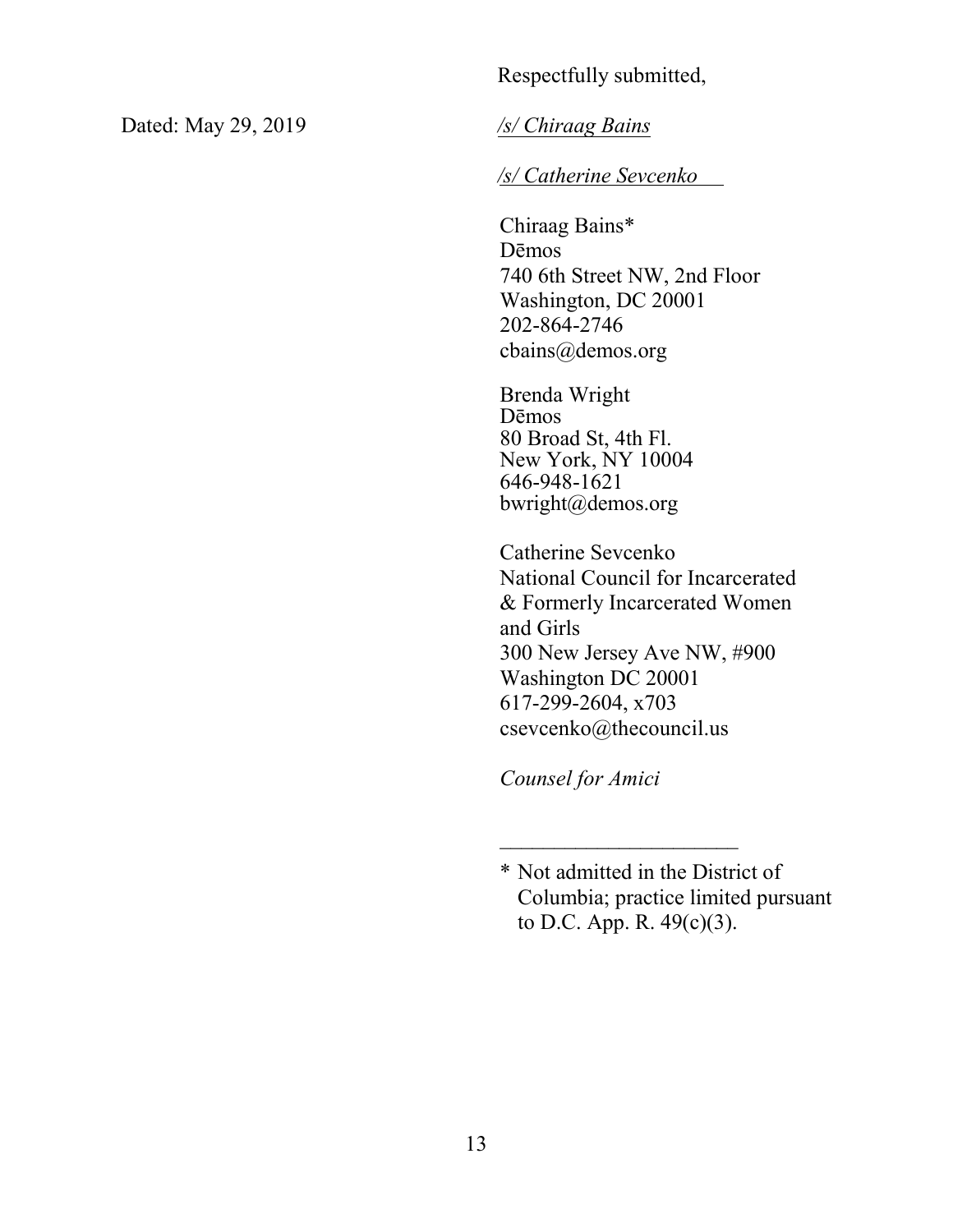### **STATEMENT OF COMPLIANCE**

This brief complies with the type-volume limitation of Fed. R. App. P. 32(a)(7)(B) because it contains 2,549 words, excluding the parts of the brief exempted by Fed. R. App. P.  $32(a)(7)(B)(iii)$ . This brief also complies with the typeface requirements of Fed. R. App. P.  $32(a)(5)$  and the type style requirements of Fed. R. App. P. 32(a)(6) because this brief has been prepared in a proportionally spaced typeface (Times New Roman 14-point type) using Microsoft Word 2016.

Dated: May 29, 2019

*/s/ Chiraag Bains* Counsel for Amicus